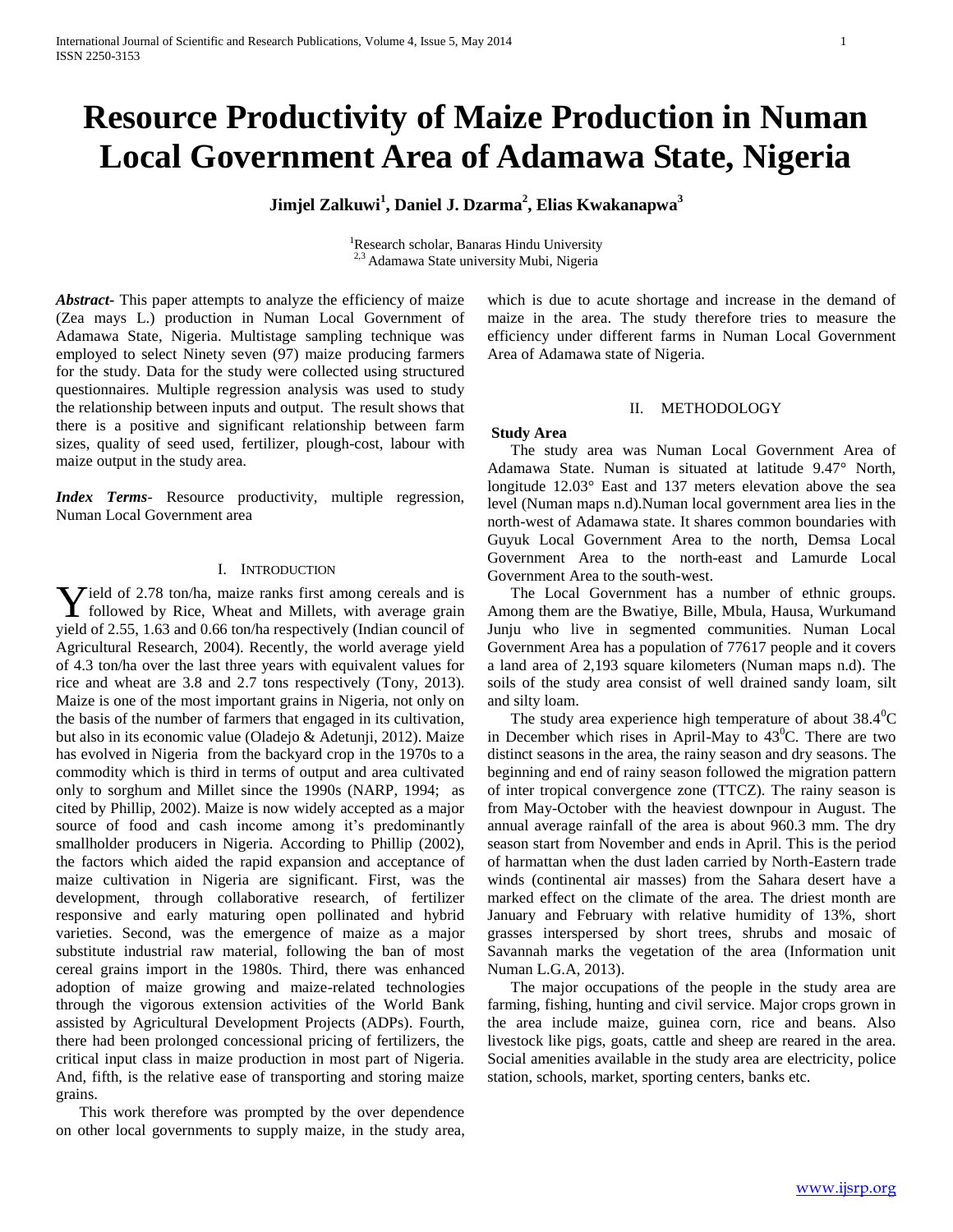# **Source of Data**

 The data for this study were collected from primary source. The data were collected from maize farmers through the use of structured questionnaire that was administered to the producers in the study area.

## **Sample Size and Sampling Procedure**

 Multistage sampling techniques were used to select the respondents. Five wards were purposively selected from the ten (10) wards of the local government area. From each of the selected five wards, two villages were purposively sampled giving a total of ten villages. Under this arrangement, a total of 97 maize farmers were randomly selected from the ten villages according to the proportion of the maize farmers and to whom questionnaires were administered to, data were collected for the study from their responses. The information collected includes the socio-economic characteristics of farmers, production costs and returns, inputs used in the production, production constraints etc.

#### III. ANALYTICAL TOOL

 Multiple regression analysis was used to study the relationship between inputs and output. This is generally given as;

 $Y = f(x_1x_2,...x_n)$ 

 Four functional forms have been used to determine the relationship between the variables inputs and the output and the best fit equation selected. The functional forms are:

**i. Linear function:**   $Y = b_0 + b_1X_1 + b_2X_2 + b_3X_3 + b_4X_4 + \ldots + b_{10}X_{10} + U_i$ **ii. Exponential function**  $LnY = b_0 + b_1X_1 + b_2X_2 + b_3X_3 + b_4X_4 + \ldots + b_{10}X_{10} + U_i$ **iii. Semi-logarithm function**  $Y = ln b_0 + b_1 ln X_1 + b_2 ln X_2 + b_3 ln X_3 + b_4 ln X_4 + \ldots + b_{10} ln X_{10} + U_1$ **iv. Double logarithm function**  $LnY = lnb<sub>o</sub> + b<sub>1</sub>lnX<sub>1</sub> + b<sub>2</sub>lnX<sub>2</sub> + b<sub>3</sub>lnX<sub>3</sub> + b<sub>4</sub>lnX<sub>4</sub> .......b<sub>10</sub>lnX<sub>10</sub> +$  $\mathbf{U}$ Where:  $Y = Total$  output of maize (kg)  $X_1$  = Farm size in hectares (ha)  $X_2$  = Quantity of fertilizer (kg)  $X_3$  = ploughing cost ( $\mathbb{N}$ )  $X_4$  = Quantity of seeds (kg)  $X_5 =$  Labour (mandays/hour)  $X_6$  = Quantity of herbicide (ltrs)  $b_1 - b_{10} = Coefficients$  of the variable inputs  $U_i$  = Error term

### IV. RESULTS AND DISCUSSIONS

 The relationship between maize production input and the output can be explained based on the regression result as shown in table 4. 13.

 Maize output was regressed with the quantity of farm size, fertilizer, plough-cost, quantity of seeds, labour, and herbicide to determine the relationship between the dependent variable (Y) and independent variables  $(X_1$ ---- $X_6$ ). Four functional forms were tried in order to determine the best fit function. Economic and statistical criteria were employed to select linear function as the lead equation; thus the equation:

# $Y = -3483.686 + 917.9455X_1 + 2.923218X_2 + 0.1259594X_3 +$ **64.42412X4 + 65.43022X5 - 7.555654X<sup>6</sup>**

 The importance of the production function analysis was to measure the contribution of each input to production when the input interacts with one another to produce output (Gidado, Adebayo, Daniel, and Alama, 2013).

The standard error of Y estimate  $= 0.03$ . The co-efficient of multiple regressions  $(R^2)$  was given to be (0.64), this implies that about 64% variation in the output is explained by the inputs captured in the regression. This indicates that an increase in each of the variables (except herbicide which is negative) will result to an increase in output of maize. This is in consonance with the findings of Onuk, Yahaya, and Nannim, (2010) on maize production in Plateau State, which states that the coefficient of multiple determinants  $(R^2)$  was 0.65 which is 65% variation.

 Out of the six independent variables, five carried positive signs (farm size, fertilizer, plough-cost, seeds quantity, and labour); meaning that increase in the use of the variables directly increase the output while herbicide was negative which implies increase in its use reduce farmers yield this could be inadequate technical knowhow on the use of the herbicides.

 Generally, from table 4.13, three inputs (farm size, fertilizer, plough-cost) used as regressors analysed were statistically significant at 1% and one input (seed quantity) is statistically significant at 5%. The remaining two regressors were, not significant (i.e. labour and herbicide).

**Farm size:** The coefficient for farm size  $(X_1)$  is positive (917.95) which imply that an increase in farm size will result in an increase in output all others remain equal. The positive sign indicate that farm size had direct relation to output. This is so, because land area is very strategic in maize production, therefore, when it is increased it also leads to an increase in output of maize.

**Fertilizer:** A unit change in fertilizer  $(X_2)$  will bring about a significant percent increase in the output of maize production. The more fertile the soil, the more its return on yield, the significance of the fertilizer could also be as a result of efficient use of the commodity as it is a major input in the sense that it improves the fertility of the soil.

**Plough-cost:** The coefficient of the cost of ploughing  $(X_3)$  is (0.13) and significant at 1% level. This shows that at 1% level of probability, any increased in ploughing cost will bring about 13% increased in maize output, this is because ploughing soften the soil and allow the plant roots to penetrate properly into the soil and extract the available essential nutrient for growth and development. The more the tillage operation (plough, harrow and ridging) the more the cost farmer incurred but the better the yield and hence higher income. Therefore when the farm land is properly tilled or plough it allows plants to grow faster hence increases the output.

 **Seeds:** The coefficient of seeds is positive (64.4) and is significant at 5% level of probability, it is positively related to output of maize which implies the fact that seeds has to be planted before crop establishment is expected as well as output.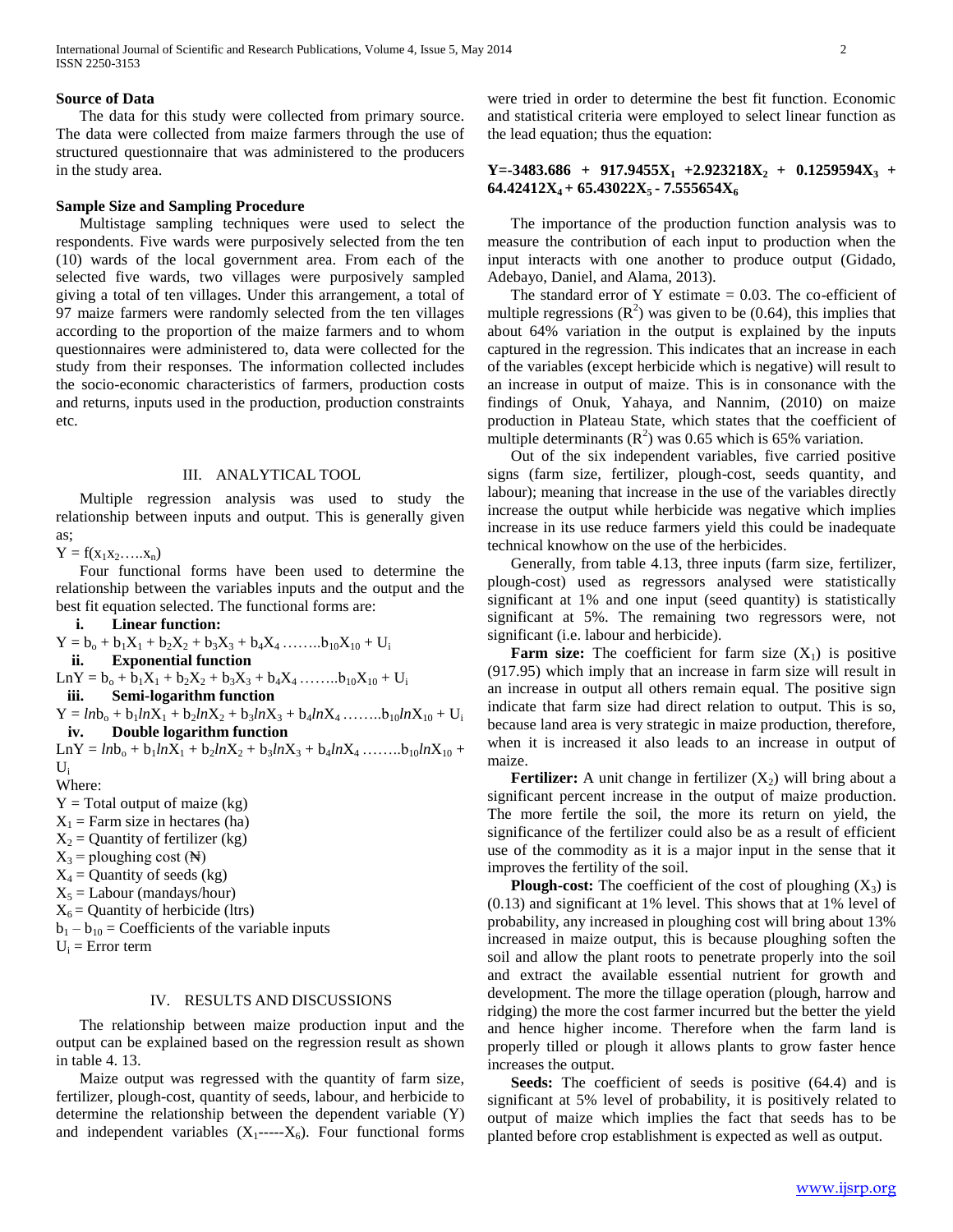# **Table 1: Regression Analysis**

| <b>Functional forms</b>       | Linear        | Semi-log      | Double-log   | <b>Exponential</b> |
|-------------------------------|---------------|---------------|--------------|--------------------|
|                               |               |               |              |                    |
| Variables Constant            |               |               |              |                    |
|                               | -3483.686     | $-25701.39$   | 2.655129     | 6.598735           |
|                               | $(-4.10)$ *** | $(-3.19)$ *** | $(2.47)$ *** | $(42.71)$ ***      |
|                               |               |               |              |                    |
| Farm size/ha $(X_1)$          | 917.9455      | 2908.502      | 0.6010951    | 0.1473186          |
|                               | $(4.12)$ ***  | $(1.98)$ **   | $(3.06)$ *** | $(3.63)$ ***       |
|                               |               |               |              |                    |
| Fertilizer kg $(X_2)$         | 2.923218      | 1713.806      | 0.2655426    | 0.0002943          |
|                               | $(3.13)$ ***  | $(2.61)$ ***  | $(3.03)$ *** | (1.73)             |
|                               |               |               |              |                    |
|                               |               |               |              |                    |
| Plough-cost $\mathbb{N}(X_3)$ | 0.1259594     | 1153.725      | 0.24093      | 0.0000229          |
|                               | $(3.17)$ ***  | (1.23)        | $(1.70)$ **  | $(3.16)$ ***       |
|                               |               |               |              |                    |
|                               |               |               |              |                    |
| Seed kg $(X_4)$               | 64.42412      | 1103.692      | 0.1237848    | 0.0066202          |
|                               | $(2.11)$ **   | (1.33)        | (1.11)       | (1.19)             |
|                               |               |               |              |                    |
| Labour $(X_5)$                | 65.43022      | $-100.1857$   | 0.1546476    | 0.0236471          |
|                               | (0.94)        | $(-0.08)$     | (0.89)       | (1.87)             |
|                               |               |               |              |                    |
| Herbicide $\text{Irt}(X_6)$   | $-7.555654$   | 1882.957      | 0.1995361    | $-0.0025132$       |
|                               | $(-0.20)$     | $(2.00)$ **   | (1.59)       | $(-0.37)$          |
|                               |               |               |              |                    |
| $R^2$                         | 0.64          | 0.59          | 0.699        | 0.56               |
| $\overline{\text{SE}}$        | 0.03          | 0.04          | 0.91         | $\overline{0.81}$  |
| F-ratio                       | 26.48***      | $12.83***$    | 19.79        | $0.81***$          |
|                               |               |               |              |                    |

# **Source: Computer print**

**Key;**

**\*\*\* =** significance at 1% level of probability

**\*\* =** significance at 5% level of probability

**SE =** Standard Error

All figures in parenthesis are t-values

# V. CONCLUSION

 It can therefore be concluded that there is a positive and significant relationship between farm sizes, quality of seed used,

fertilize, plough-cost, labour with maize output in the study area. Maize production among farmers was also found to be profitable.